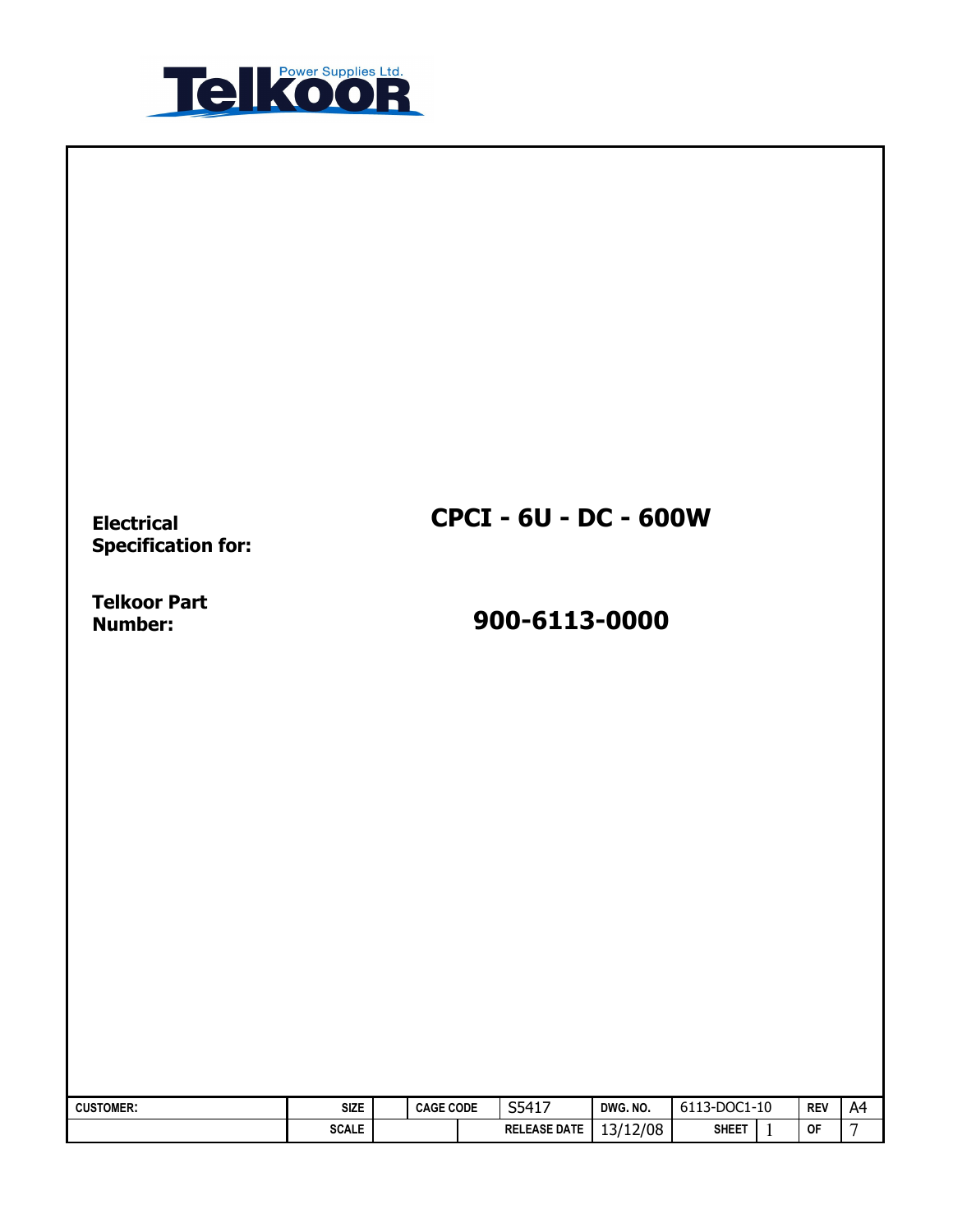

| <b>REVISION HISTORY</b> |                 |                                                            |                          |                           |                    |  |  |  |
|-------------------------|-----------------|------------------------------------------------------------|--------------------------|---------------------------|--------------------|--|--|--|
| <b>Rev Level</b>        | <b>Rev Date</b> | <b>Change Made</b>                                         | <b>Reason for Change</b> | <b>Effective</b>          | <b>Approved By</b> |  |  |  |
| A                       | 13/12/08        | Specification Release                                      |                          | 13/12/08                  | S. Sadot           |  |  |  |
| A1                      | 13/02/09        | Change the output current as<br>Follow: +3.3V/70A, +12V/4A | <b>Customer Request</b>  | <b>Next</b><br>production | S. Sadot           |  |  |  |
| A <sub>2</sub>          | 12/04/09        | Change $+12V$ to 7A and $-12V$ to<br>1.5A                  | <b>Customer Request</b>  | Next<br>Production        | S.Sadot            |  |  |  |
| A3                      | 08/07/09        | Change overload to 105-130%                                | Spec update              | Immediately               | S.Sadot            |  |  |  |
| A4                      | 19/08/09        | Change Input Voltage range to<br>40-72Vdc (ECO 6113-004)   | <b>Customer Request</b>  | Immediately               | S.Sadot            |  |  |  |

| <b>Approvals</b>              |                     |             |  |  |  |  |  |
|-------------------------------|---------------------|-------------|--|--|--|--|--|
|                               | <b>Name</b>         | <b>Date</b> |  |  |  |  |  |
| <b>Written by:</b>            | S. Sadot            | 13/12/08    |  |  |  |  |  |
| <b>Engineering:</b>           | S. Sadot            | 13/12/08    |  |  |  |  |  |
| <b>Sales &amp; Marketing:</b> | <b>B.</b> Steinfeld | 13/12/08    |  |  |  |  |  |
| <b>Management:</b>            | M. Heller           | 13/12/08    |  |  |  |  |  |

| <b>CUSTOMER:</b> | <b>SIZE</b><br>the contract of the contract of | <b>CODE</b><br><b>CAGE</b> |  | $541$ <sup>-</sup><br>т ⊥ /<br>ັບ | DWG. NO.       | DOC1<br>-10<br>-<br>n i<br>◡∸∸◡ |   | <b>REV</b> | A4 |
|------------------|------------------------------------------------|----------------------------|--|-----------------------------------|----------------|---------------------------------|---|------------|----|
|                  | <b>COMP</b><br><b>SCALE</b>                    |                            |  | <b>RELEASE DATE</b>               | 13/12/08<br>-- | <b>SHEET</b>                    | - | OF         |    |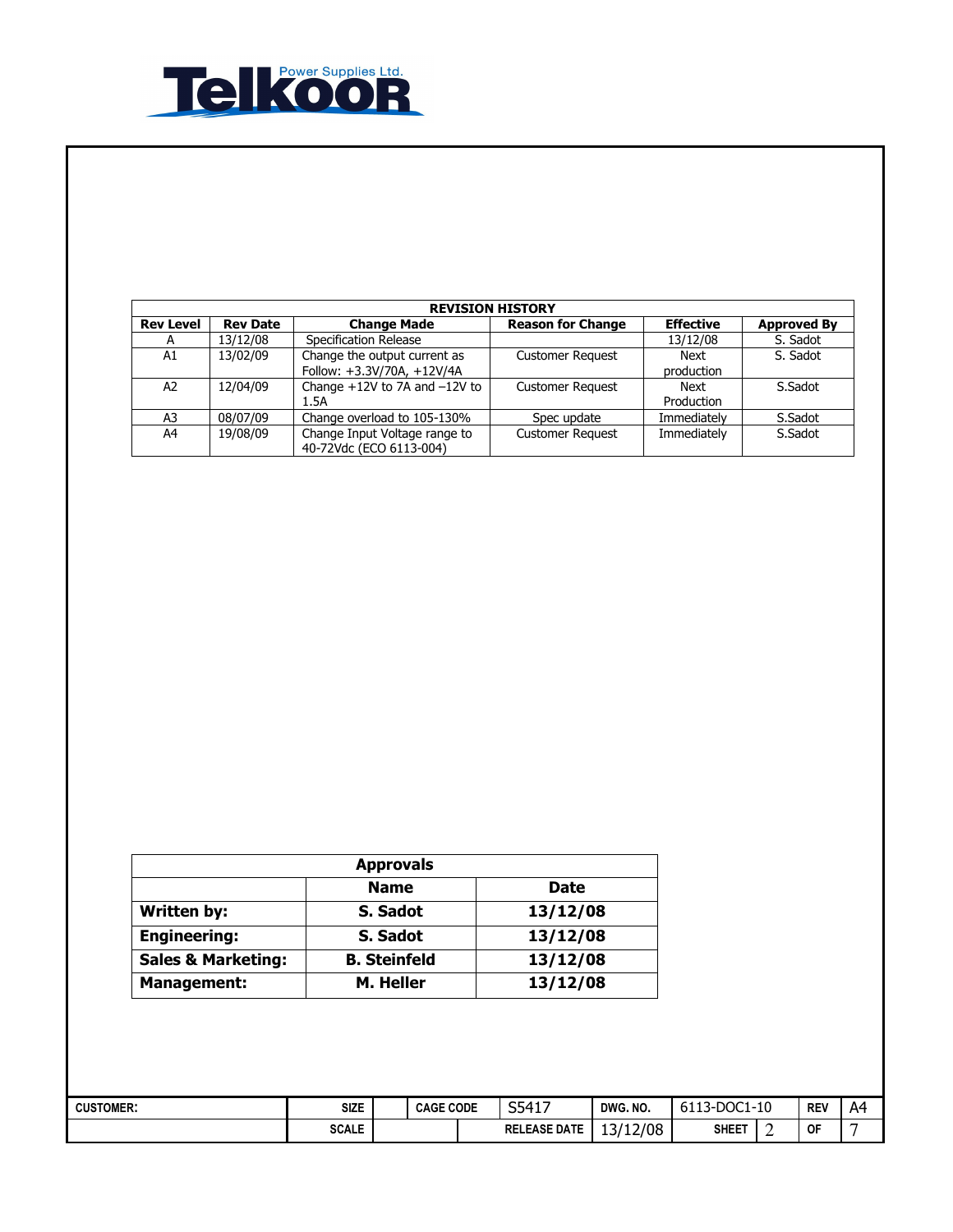

#### ±

| Input:            |                             |
|-------------------|-----------------------------|
| Input Voltage:    | 40-72Vdc                    |
| Inrush Current:   | 20A max. @ 48Vdc            |
| Efficiency        | Full rated load 81% @ 48Vdc |
| Input Protection: | Non-User Serviceable Fuse   |
|                   |                             |

#### Output Voltages & Currents:

| Output         | <b>Output Voltage</b> | <b>Adjustment Range</b> | <b>Output Current</b> | Min Load |
|----------------|-----------------------|-------------------------|-----------------------|----------|
| V1             | $+5V$                 | $4.8 \pm 5.4$           | 70A                   |          |
| V2             | $+3.3V$               | $3.1 \pm 3.5$           | 70A                   |          |
| V3             | $+12V$                |                         | 7Α                    |          |
| V <sub>4</sub> | $-12V$                |                         | 1.5A                  |          |

Note: 1) Maximum output power at any combination within this table is 600W 2) Maximum output power on V1+V3 not exceed 386W

| Output Power:                                        | 600W with 300LFM forced air cooling                                                          |
|------------------------------------------------------|----------------------------------------------------------------------------------------------|
| Line Regulation:                                     | ±0.5%                                                                                        |
| Load Regulation:                                     |                                                                                              |
| V1, V2                                               | ±1%                                                                                          |
| V <sub>3</sub>                                       | ±5%                                                                                          |
| V <sub>4</sub>                                       | $\pm$ 5% With minimum of 1A on the 3.3V output                                               |
| Ripple & Noise                                       | 20 MHz bandwidth measured across 1uF ceramic and 120uF electrolytic.<br>capacitor paralleled |
| V <sub>1</sub>                                       | $100mV$ p-p                                                                                  |
| V <sub>2</sub>                                       | $60mV$ p-p                                                                                   |
| V3 & V4                                              | $120mV$ p-p                                                                                  |
| Overload & Short Circuit Protection Auto<br>Recovery | Fully protected against output overload and short circuit                                    |
| V1 & V2                                              | 105 to 130% max, with latched shut down within 100mSec $\pm$ 50mSec                          |
| V3 & V4                                              | 200% max. Automatic recovery upon removal of overload condition                              |
| Initial Set Point Tolerance:                         | ±1%                                                                                          |
| Overshoot & Undershoot:                              | 0% at turn ON                                                                                |
| Turn On Delay:                                       | 1 sec. Maximum.                                                                              |
| Over-voltage Protection:                             | 110 to 130% with latched shut down                                                           |
| Temperature Protection:                              | System shutdown due to excessive internal temperature, automatic reset                       |

| <b>CUSTOMER:</b> | SIZE         | <b>CAGE CODE</b> | S5417<br><u>JJTI/</u> | DWG. NO. | DOC1<br>.-10<br>-<br>0113<br>$-1$ |  | <b>REV</b> | A4 |
|------------------|--------------|------------------|-----------------------|----------|-----------------------------------|--|------------|----|
|                  | <b>SCALE</b> |                  | <b>RELEASE DATE</b>   | 13/12/08 | <b>SHEET</b>                      |  | <b>OF</b>  |    |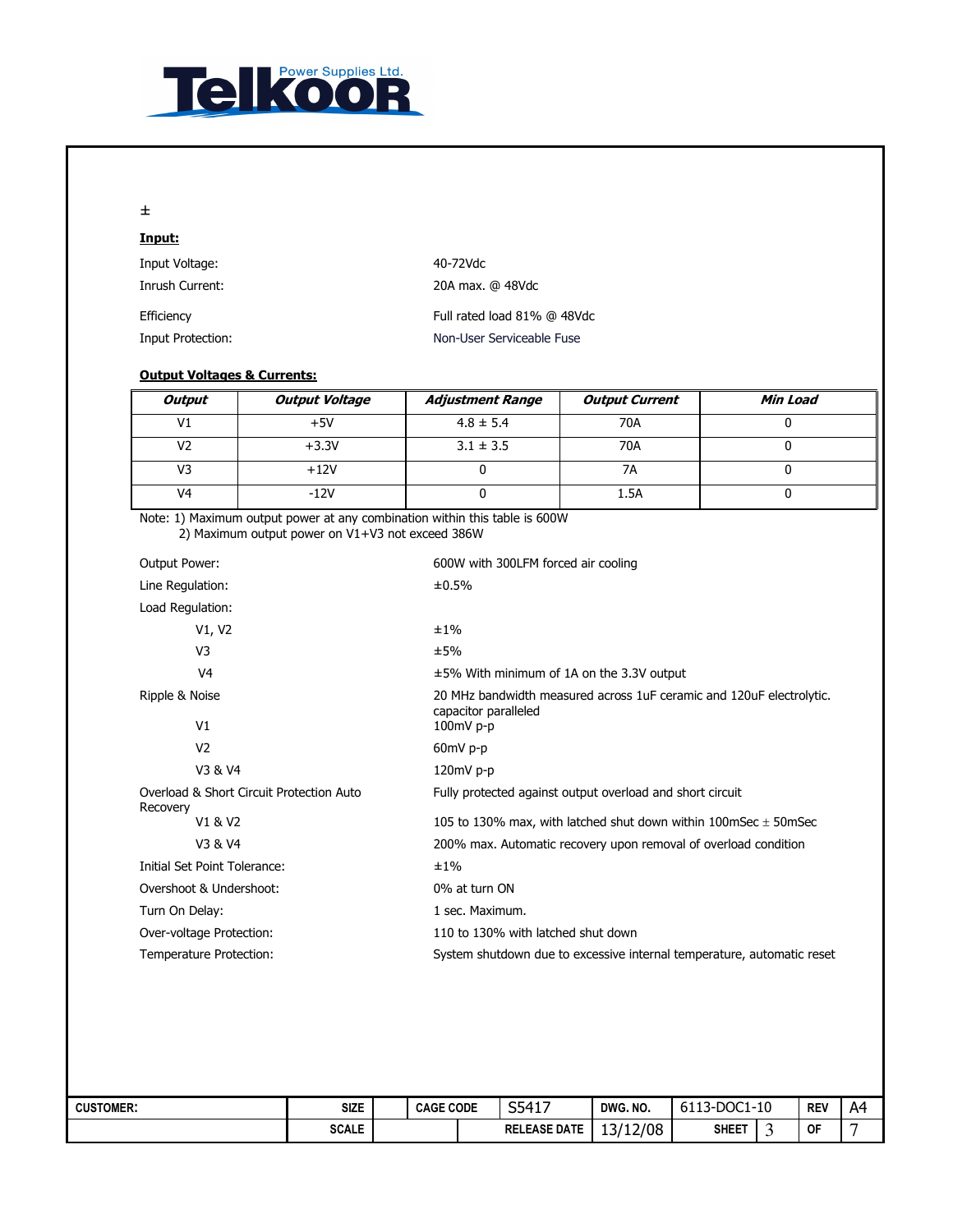

#### Monitoring Command & Control

| Remote Sense<br>Inhibit $(INH#)$   | Available on V1 & V2. Total voltage compensation for cable losses with respect to<br>the main output 400mV<br>Inhibited with GND or TTL $"0"$ – Pulled up to internal $+12V$ Aux supply |
|------------------------------------|-----------------------------------------------------------------------------------------------------------------------------------------------------------------------------------------|
|                                    |                                                                                                                                                                                         |
| Enable $(EN#)$                     | Contact closure to external ground to start unit. On shortest pin (last make, first<br>break)                                                                                           |
| Power Fail (FAL#)                  | Open collector - Active low signal. Indicates one or more outputs below 90% of<br>specified rate.                                                                                       |
| Current Share                      | Accuracy of shared current $\pm 10\%$ with up to 6 parallel units. Single wire current<br>share on V1 & V2 for 50% to 100% load                                                         |
| Hot Swap                           | Internal O-ring Diode FET's                                                                                                                                                             |
| Over Temperature Warning (DEG#)    | Open collector active low about 10°C before power supply shut down.                                                                                                                     |
| $I^2C$                             | I <sup>2</sup> C Passive data: s/n, model no., revision, and/or user defined data                                                                                                       |
| <b>Operation Status Indicators</b> |                                                                                                                                                                                         |

| Input Voltage OK |                | <b>Green LED - indicates</b> when mains input voltage is present.   |
|------------------|----------------|---------------------------------------------------------------------|
| Output Failure   | <b>Red LED</b> | <b>- Indicates</b> one or more outputs below 90% of specified rate. |

#### Environmental Specification:

| Operating Temperature: | Operation: -5°C to +55°C full load with 300LFM Forced Air Cooling and de-rating<br>linearly above 55 $\degree$ C by 2.5% per $\degree$ C |
|------------------------|------------------------------------------------------------------------------------------------------------------------------------------|
| Storage Temperature    | $-40^{\circ}$ C to $+85^{\circ}$ C                                                                                                       |
| Humidity:              | Up to 95% RH non-condensing.                                                                                                             |
| Shock:                 | Peak acceleration 1GPK max.                                                                                                              |
| Vibration:             | Random vibration, 10Hz to 500Hz, 3 axis 1.9GRMS max.                                                                                     |
| Altitude               | Operation 6K feet Non operation 40K feet.                                                                                                |
| MTBF                   | 300,000 hours per Bellcore standard B332 Gb 30°C                                                                                         |

| <b>CUSTOMER:</b> | <b>SIZE</b>  | <b>CAGE CODE</b> | S5417               | DWG. NO. | 6113-DOC1-10 |   | <b>REV</b> | A4 |
|------------------|--------------|------------------|---------------------|----------|--------------|---|------------|----|
|                  | <b>SCALE</b> |                  | <b>RELEASE DATE</b> | 13/12/08 | <b>SHEET</b> | 4 | <b>OF</b>  |    |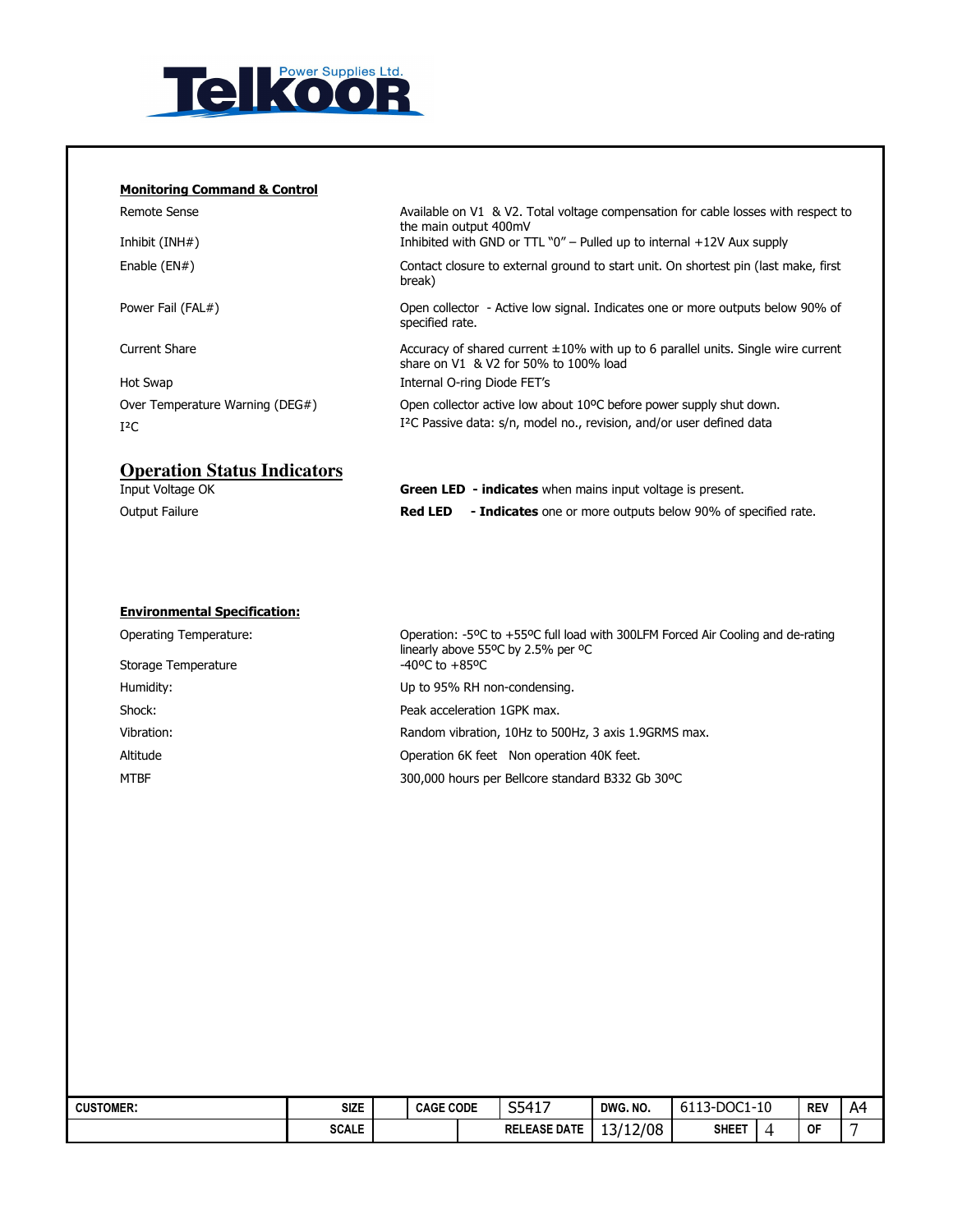

#### Safety Regulatory & EMC Specifications:

Fully compliance to PICMG 2.11 CompactPCI Specification

| Safety Agency Compliance             | UL 60950, EN-60950, CE - MARK                            |  |  |  |  |  |  |
|--------------------------------------|----------------------------------------------------------|--|--|--|--|--|--|
| <b>ESD susceptibility</b>            | EN61000-4-2 level 4 8KV air                              |  |  |  |  |  |  |
| Conducted & radiated emission        | EN55022/CISPR22 Class B with an external TBD line filter |  |  |  |  |  |  |
| Surge                                | EN6100 -4-5 level 3 line-to-line 1KV line to chassis 2KV |  |  |  |  |  |  |
| Radiated susceptibility              | EN61000-4-3 level 3<br>10V/m                             |  |  |  |  |  |  |
| EFT/Burst                            | EN61000-4-4 level $3 \pm 2$ KV                           |  |  |  |  |  |  |
| Conducted disturbance                | EN61000-4-6 level 2 3Vrms                                |  |  |  |  |  |  |
| Power frequency magnetic field       | EN61000-4-8 3A/m                                         |  |  |  |  |  |  |
| <b>Dielectric Withstand:</b>         |                                                          |  |  |  |  |  |  |
| Input to Case:                       | 1500VDC.                                                 |  |  |  |  |  |  |
| Input to Output:                     | 1500VDC                                                  |  |  |  |  |  |  |
| Output to Case:                      | 100VDC.                                                  |  |  |  |  |  |  |
| <b>Mechanical Dimensions</b><br>Size |                                                          |  |  |  |  |  |  |
|                                      | 10.14"H X 1.60"W X 6.40"D (261.9mm x 40.34mm x 169.4mm)  |  |  |  |  |  |  |

Weight 1500 gr. RoHS **In full compliance with the RoHS directive # 2002/69/EC** 

### INPUT CONNECTOR CVILUX D-SUBMINIATURE- C3W3P0000100000 PIN ASSIGMENT

| Pin $#$        | Pin type     | Signal name   | <b>Description</b> |  |  |
|----------------|--------------|---------------|--------------------|--|--|
| A1             | 16 $#$ Black | -Vin          | -48VDC             |  |  |
| A <sub>2</sub> |              | Not Connected | Not Connected      |  |  |
| A3             | $16 \#$ Red  | Return        | Common             |  |  |

| <b>CUSTOMER:</b> | <b>SIZE</b>  | <b>CAGE CODE</b> | S5417               | DWG. NO. | 6113-DOC1-10 |   | <b>REV</b> | A4 |
|------------------|--------------|------------------|---------------------|----------|--------------|---|------------|----|
|                  | <b>SCALE</b> |                  | <b>RELEASE DATE</b> | 13/12/08 | <b>SHEET</b> | - | <b>OF</b>  |    |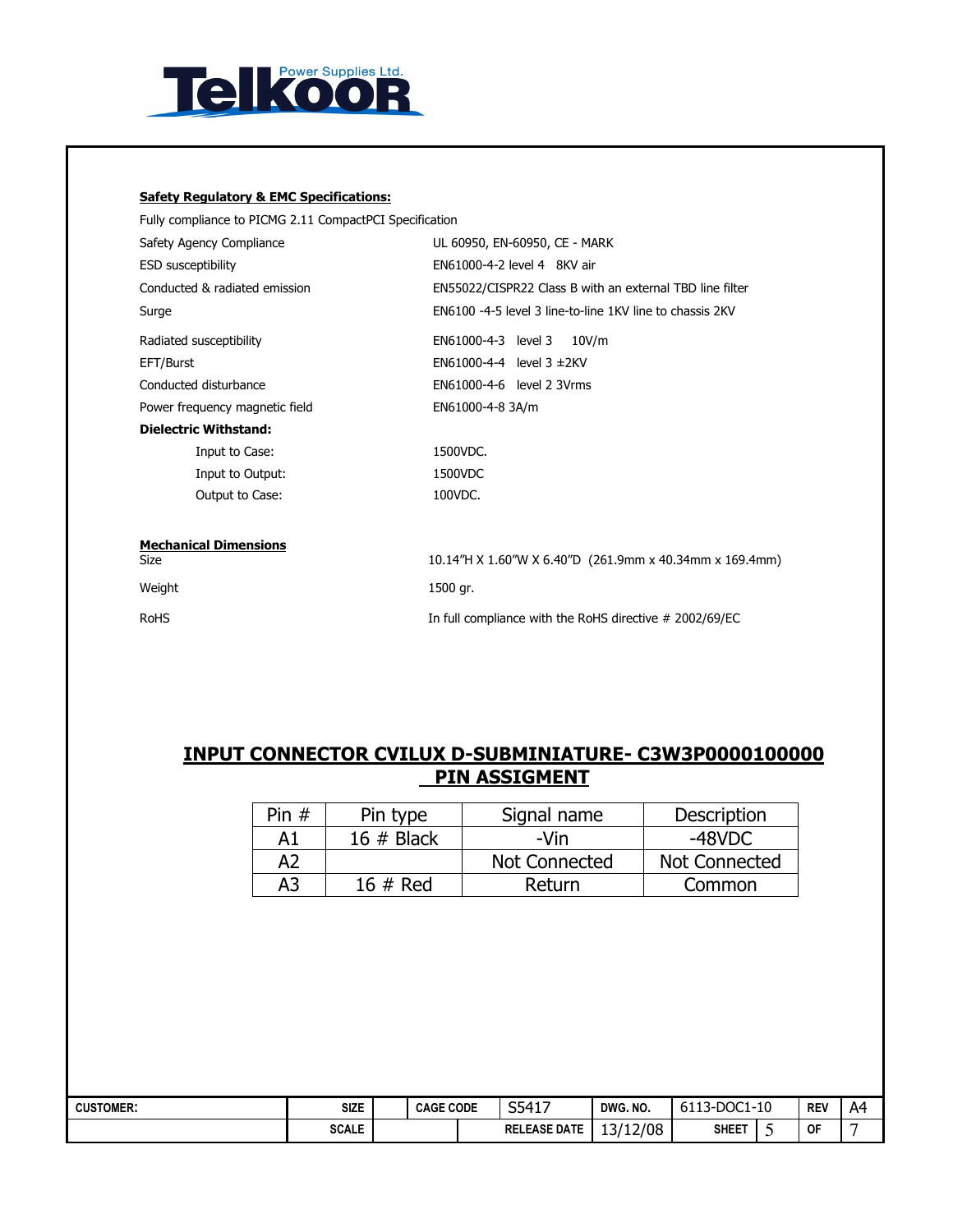

## OUTPUT CONNECTOR - Positronic-PCIH47M400A1/AA PIN ASSIGNMENT

| Pin       | Pin Type                               | Signal Name.         | Description                   |
|-----------|----------------------------------------|----------------------|-------------------------------|
| $1 - 4$   | Normal                                 | V1                   | V1 Output                     |
| $5 - 12$  | Normal                                 | <b>RTN</b>           | V1 and V2 Return              |
| $13 - 18$ | Normal                                 | V <sub>2</sub>       | V2 Output                     |
| 19        | Normal                                 | <b>RTN</b>           | V3 Return                     |
| 20        | Normal                                 | V <sub>3</sub>       | V3 Output                     |
| 21        | Normal                                 | V <sub>4</sub>       | V4 Output                     |
| 22        | Normal                                 | <b>RTN</b>           | Signal Return                 |
| 23        | Normal                                 | <b>RTN</b>           | Signal Return                 |
| 24        | Normal                                 | <b>RTN</b>           | V <sub>4</sub> Return         |
| 25        | Normal                                 | $GA-0$               | Geographic ADD-0 (option)     |
| 26        | Normal                                 | Reverse              | Reverse                       |
| 27        | Short                                  | EN#                  | Enable                        |
| 28        | Normal                                 | $GA-1$               | Geographic ADD-1 (option)     |
| 29        | Normal                                 | <b>NC</b>            | Not Connected                 |
| 30        | Normal                                 | V1 Sense             | V1 Remote Sense               |
| 31        | Normal                                 | $GA-2$               | Geographic ADD-2 (option)     |
| 32        | Normal                                 | <b>NC</b>            | Not Connected                 |
| 33        | Normal                                 | V <sub>2</sub> Sense | V2 Remote Sense               |
| 34        | Normal                                 | <b>S RTN</b>         | Sense Return                  |
| 35        | Normal                                 | V1 Share             | V1 Current Share              |
| 36        | Normal                                 | <b>NC</b>            | Not Connected                 |
| 37        | Normal                                 | IPMB_SCL             | System Manager Bus (option)   |
| 38        | DEG#<br>Normal<br>39<br>INH#<br>Normal |                      | Degrade Signal                |
|           |                                        |                      | Open - ON Low - OFF           |
| 40        | Normal                                 | IPMB_SDA             | System Manager Bus (option)   |
| 41        | Normal                                 | V <sub>2</sub> Share | V2 Current Share              |
| 42        | Normal                                 | FAL#                 | <b>Fail Signal</b>            |
| 43        | Normal                                 | IPMB PWR             | Power-System Manager (option) |
| 44        | Normal                                 | NC                   | Not Connected                 |
| 45        | Long                                   | Chassis GND          | <b>Chassis GND</b>            |
| 46        | Long                                   | <b>NC</b>            | Not Connected                 |
| 47        | Long                                   | <b>NC</b>            | Not Connected                 |

| <b>CUSTOMER:</b> | <b>SIZE</b>  | <b>CODE</b><br><b>CAGE</b> |  | S5417<br>т ⊥ и<br>ັບ | DWG. NO. | DOC1-<br>-10<br>∽<br>--<br>0113 |  | <b>REV</b> | Δ4<br>n, |
|------------------|--------------|----------------------------|--|----------------------|----------|---------------------------------|--|------------|----------|
|                  | <b>SCALE</b> |                            |  | <b>RELEASE DATE</b>  | 13/12/08 | <b>SHEET</b>                    |  | OF         |          |